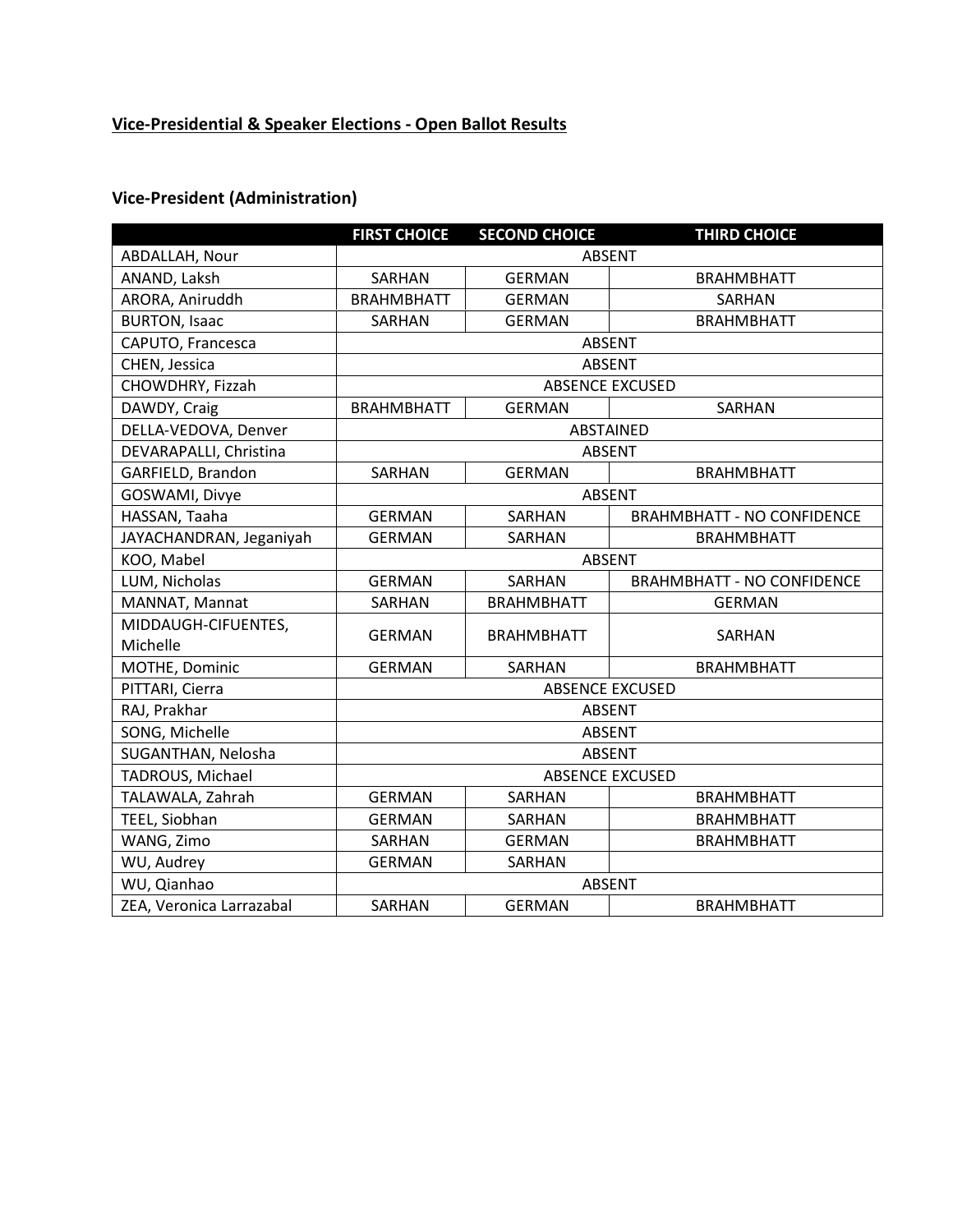# **Vice-President (Finance)**

|                          | <b>VOTE</b>            |  |
|--------------------------|------------------------|--|
| ABDALLAH, Nour           | <b>ABSENT</b>          |  |
| ANAND, Laksh             | <b>CONFIDENCE</b>      |  |
| ARORA, Aniruddh          | <b>CONFIDENCE</b>      |  |
| <b>BURTON, Isaac</b>     | <b>CONFIDENCE</b>      |  |
| CAPUTO, Francesca        | <b>ABSENT</b>          |  |
| CHEN, Jessica            | <b>ABSENT</b>          |  |
| CHOWDHRY, Fizzah         | <b>ABSENCE EXCUSED</b> |  |
| DAWDY, Craig             | <b>NO CONFIDENCE</b>   |  |
| DELLA-VEDOVA, Denver     | <b>CONFIDENCE</b>      |  |
| DEVARAPALLI, Christina   | <b>ABSENT</b>          |  |
| GARFIELD, Brandon        | <b>CONFIDENCE</b>      |  |
| GOSWAMI, Divye           | <b>ABSENT</b>          |  |
| HASSAN, Taaha            | <b>CONFIDENCE</b>      |  |
| JAYACHANDRAN, Jeganiyah  | <b>CONFIDENCE</b>      |  |
| KOO, Mabel               | <b>ABSENT</b>          |  |
| LUM, Nicholas            | <b>CONFIDENCE</b>      |  |
| MANNAT, Mannat           | <b>ABSENT</b>          |  |
| MIDDAUGH-CIFUENTES,      | <b>CONFIDENCE</b>      |  |
| Michelle                 |                        |  |
| MOTHE, Dominic           | <b>CONFIDENCE</b>      |  |
| PITTARI, Cierra          | <b>ABSENCE EXCUSED</b> |  |
| RAJ, Prakhar             | <b>ABSENT</b>          |  |
| SONG, Michelle           | CONFIDENCE             |  |
| SUGANTHAN, Nelosha       | <b>ABSENT</b>          |  |
| TADROUS, Michael         | <b>ABSENCE EXCUSED</b> |  |
| TALAWALA, Zahrah         | <b>CONFIDENCE</b>      |  |
| TEEL, Siobhan            | <b>CONFIDENCE</b>      |  |
| WANG, Zimo               | <b>CONFIDENCE</b>      |  |
| WU, Audrey               | <b>CONFIDENCE</b>      |  |
| WU, Qianhao              | <b>ABSENT</b>          |  |
| ZEA, Veronica Larrazabal | <b>CONFIDENCE</b>      |  |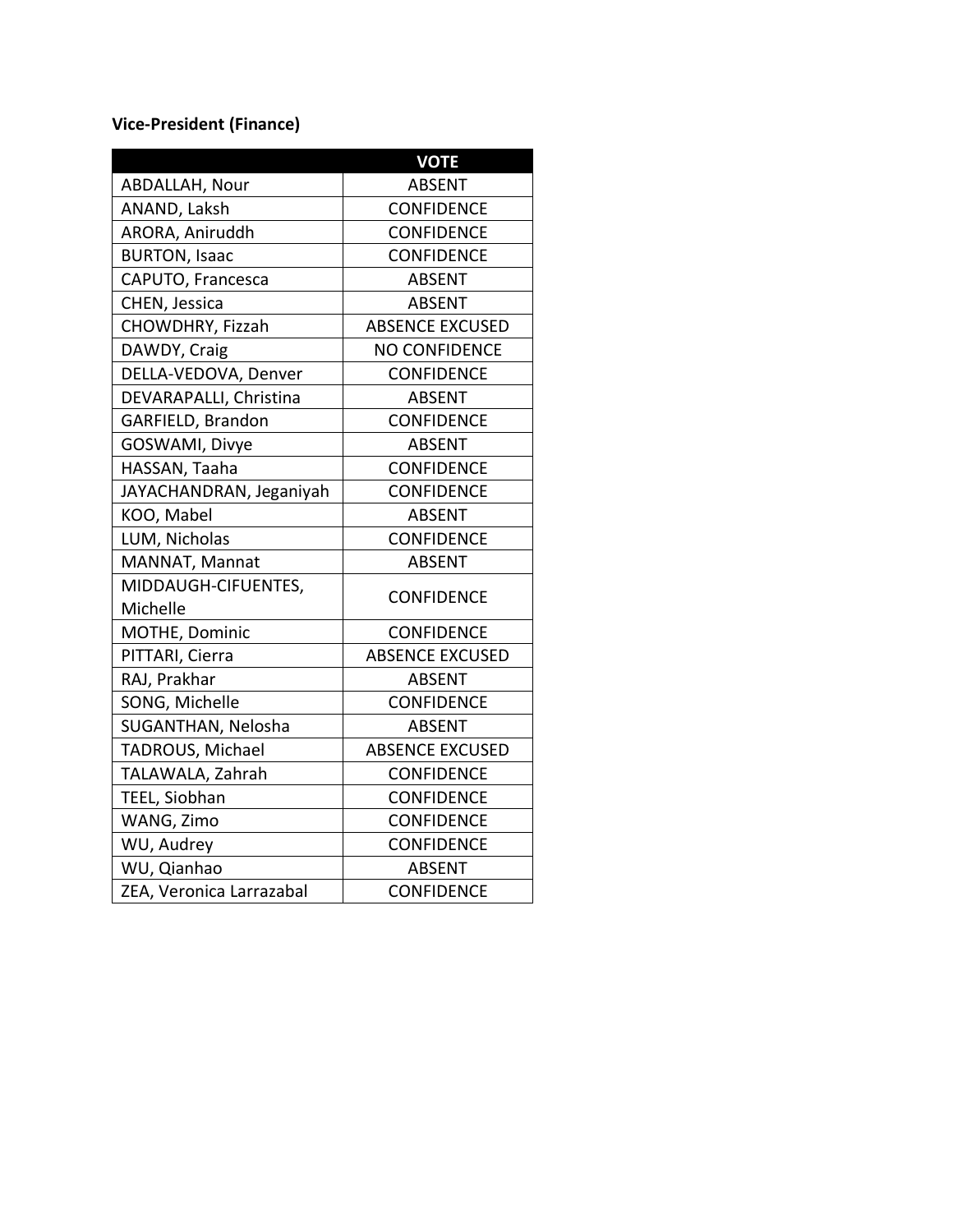# **Vice-President (Education)**

|                          | <b>FIRST CHOICE</b>    | <b>SECOND CHOICE</b> |  |
|--------------------------|------------------------|----------------------|--|
| ABDALLAH, Nour           | <b>ABSENT</b>          |                      |  |
| ANAND, Laksh             | <b>WONG</b>            | <b>BHUIYAN</b>       |  |
| ARORA, Aniruddh          | <b>BHUIYAN</b>         | <b>WONG</b>          |  |
| <b>BURTON, Isaac</b>     | <b>WONG</b>            | <b>BHUIYAN</b>       |  |
| CAPUTO, Francesca        | <b>ABSENT</b>          |                      |  |
| CHEN, Jessica            | <b>ABSENT</b>          |                      |  |
| CHOWDHRY, Fizzah         | <b>ABSENCE EXCUSED</b> |                      |  |
| DAWDY, Craig             | <b>WONG</b>            | <b>BHUIYAN</b>       |  |
| DELLA-VEDOVA, Denver     | <b>BHUIYAN</b>         | <b>WONG</b>          |  |
| DEVARAPALLI, Christina   | <b>ABSENT</b>          |                      |  |
| GARFIELD, Brandon        | <b>BHUIYAN</b>         | <b>WONG</b>          |  |
| GOSWAMI, Divye           | <b>ABSENT</b>          |                      |  |
| HASSAN, Taaha            | <b>WONG</b>            | <b>BHUIYAN</b>       |  |
| JAYACHANDRAN, Jeganiyah  | <b>WONG</b>            | <b>BHUIYAN</b>       |  |
| KOO, Mabel               | <b>ABSENT</b>          |                      |  |
| LUM, Nicholas            | <b>WONG</b>            | <b>BHUIYAN</b>       |  |
| MANNAT, Mannat           | <b>BHUIYAN</b>         | <b>WONG</b>          |  |
| MIDDAUGH-CIFUENTES,      | <b>WONG</b>            | <b>BHUIYAN</b>       |  |
| Michelle                 |                        |                      |  |
| MOTHE, Dominic           | <b>WONG</b>            | <b>BHUIYAN</b>       |  |
| PITTARI, Cierra          | <b>ABSENCE EXCUSED</b> |                      |  |
| RAJ, Prakhar             | <b>ABSENT</b>          |                      |  |
| SONG, Michelle           | <b>ABSENT</b>          |                      |  |
| SUGANTHAN, Nelosha       | <b>ABSENT</b>          |                      |  |
| TADROUS, Michael         | <b>ABSENCE EXCUSED</b> |                      |  |
| TALAWALA, Zahrah         | <b>BHUIYAN</b>         | <b>WONG</b>          |  |
| TEEL, Siobhan            | <b>BHUIYAN</b>         | <b>WONG</b>          |  |
| WANG, Zimo               | <b>BHUIYAN</b>         | <b>WONG</b>          |  |
| WU, Audrey               | <b>BHUIYAN</b>         | <b>WONG</b>          |  |
| WU, Qianhao              | <b>ABSENT</b>          |                      |  |
| ZEA, Veronica Larrazabal | <b>WONG</b>            | <b>BHUIYAN</b>       |  |